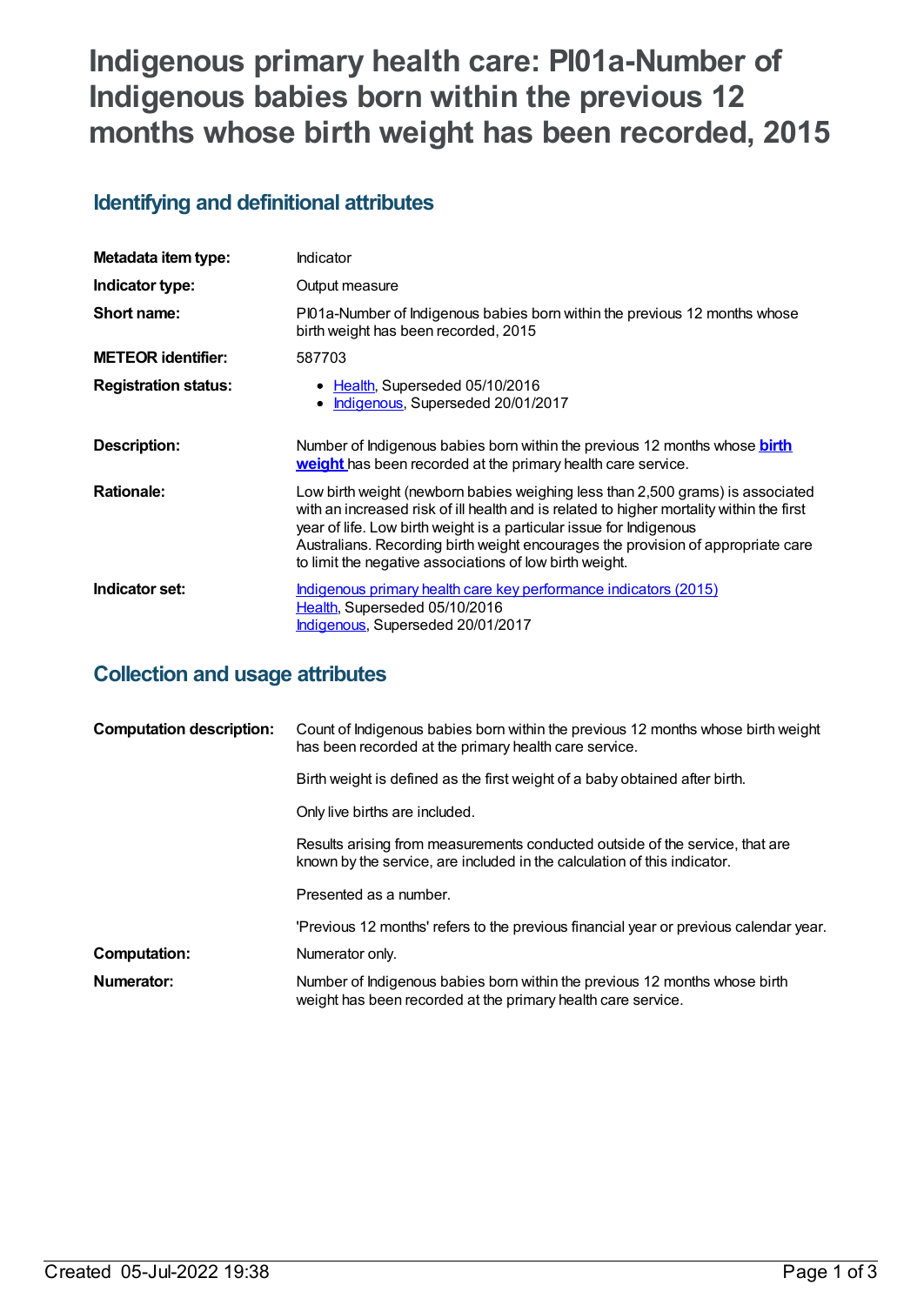[Birth—birth](https://meteor.aihw.gov.au/content/269949) status, code N

**Data Source**

[Indigenous](https://meteor.aihw.gov.au/content/430643) primary health care data collection

**NMDS / DSS**

[Indigenous](https://meteor.aihw.gov.au/content/585036) primary health care DSS 2015-17

**Guide for use**

Only live births are included.

#### **Data Element / Data Set**

Person-Indigenous status, code N

**Data Source**

[Indigenous](https://meteor.aihw.gov.au/content/430643) primary health care data collection

**NMDS / DSS**

[Indigenous](https://meteor.aihw.gov.au/content/585036) primary health care DSS 2015-17

**Guide for use**

The baby is considered Indigenous if one or both parents identify as Indigenous.

#### **Data Element / Data Set**

[Person—birth](https://meteor.aihw.gov.au/content/441701) weight recorded indicator, yes/no code N

**Data Source**

[Indigenous](https://meteor.aihw.gov.au/content/430643) primary health care data collection

**NMDS / DSS**

[Indigenous](https://meteor.aihw.gov.au/content/585036) primary health care DSS 2015-17

### **Representational attributes**

| <b>Representation class:</b> | Count  |
|------------------------------|--------|
| Data type:                   | Real   |
| Unit of measure:             | Person |

## **Indicator conceptual framework**

**Framework and dimensions:**

**Health [Conditions](https://meteor.aihw.gov.au/content/410650)** 

#### **Data source attributes**